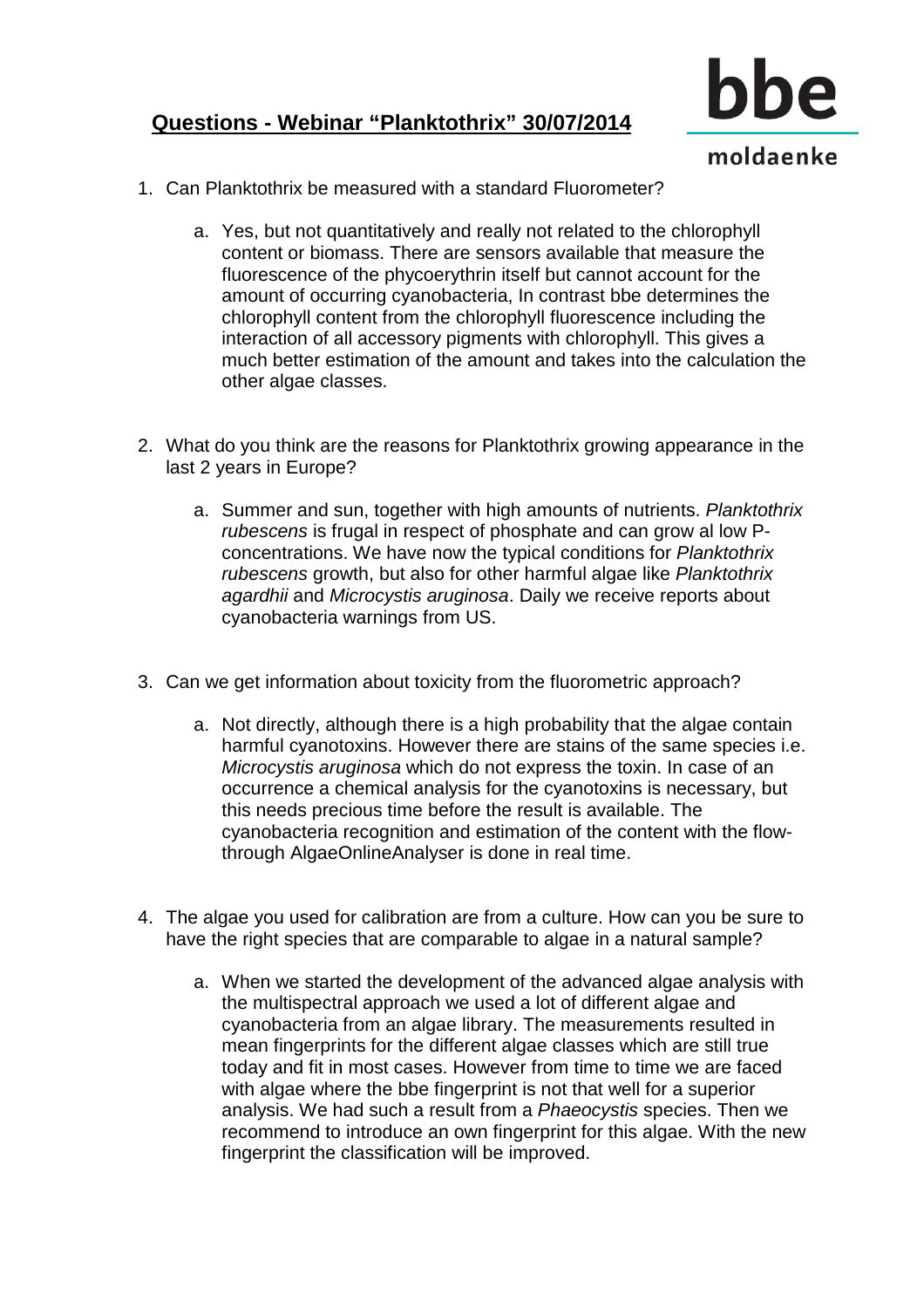- 5. How often is a calibration needed for an AlgaeOnlineAnalyser?
	- a. We recommend every two years. This should be done at the bbe workshop.
- 6. Although we can have a good estimate of the number of cells of P.rubescens, is there any relation to the toxins they may produce?
	- a. There are some figures to give you an idea: 10 µg chlorophyll might be equivalent to the content of 1 µg microcystin, but there is a very high variability. So you should be careful using this relation. Cell number is more difficult because we have small and large cells and colony forming cyanobacteria. Important for toxicity is the status of the toxin. If the cell is damaged the toxin will be released. The intact cell does not release the cyanotoxin.
- 7. Your validation of algae counts (microscope) with the measurements your equipment, was performed with natural samples, or with pure cultures?
	- a. Yes, with natural samples from the place of extraction. We have a lot of results from counting beside fluorometry. Counting show high variability due the specific observer.
- 8. Cryptophytes, another group of algae, do have PE and are concentrated in deep chl. maximum. Would you be able to detect differences between Planktothrix and Cryptophytes?
	- a. It is difficult because of the partial overlapping excitation spectra. We recommend to skip the cryptophytes detection when you want to measure the Planktothrix. So they are similar but not identical. Of course afterwards the data are still available to calculate for any other algae class or combination. Deep chlorophyll maximum let me assume that you will find a spatial distance between the Cryptophytes and the P. rubescens.
- 9. Is there a risk that the cells will burst (> gas vesicles) before the measurements and will burst cells give a reasonable detection limit?
	- a. Of course there is a risk of bursts. We know that damaged cells are subjected to rapid decay of chlorophyll. Microcystin lifetime is longer and may persist after all chlorophyll is dissipated. This fact emphasizes the necessity to recognize the occurrence of potential harmful algae in an early stage.
- 10. Can we measurement all algae with this machine? How about calibration for quantitative measurement?
	- a. Not all, the technique is limited to microphytoplankton but includes also pico- and nanoplankton. Pico- and Nanoplankton aren´t visible with the light microscope. Macrophytes cannot be measured. For benthic algae a special instrument – the BenthoTorch – is available. The calibration is